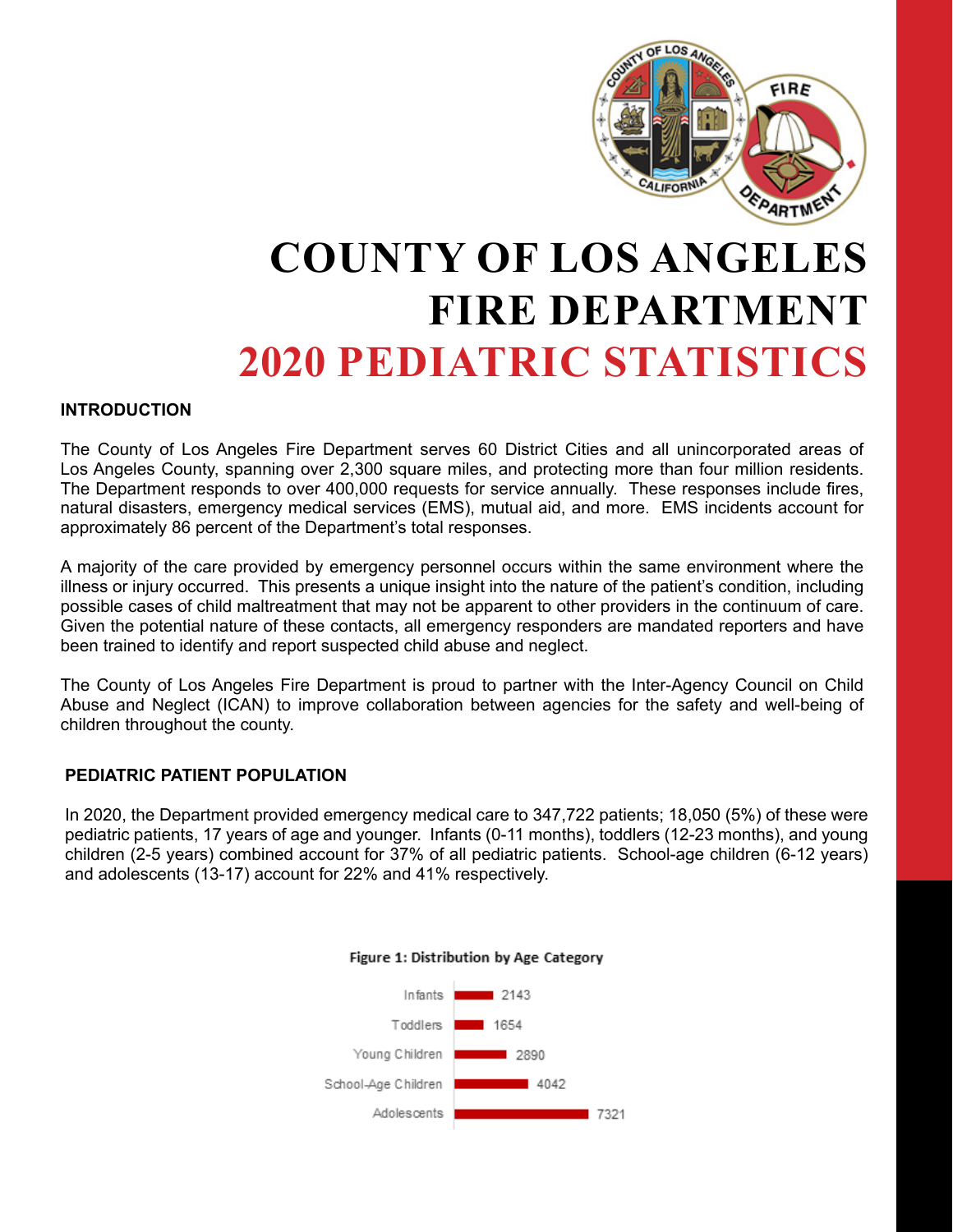

Approximately 61% of all pediatric patient contacts received transport to a 9-1-1 receiving center:

- 5,530 (50%) were transported with advanced life support (ALS) care.
- 5,320 (48%) were transported with basic life support (BLS) care.
- 141 (1%) were transported by helicopter with ALS care.

### **Service Planning Areas (SPA)**

The Department provides services across all Los Angeles County SPAs and within the city of La Habra (Orange County). East County (SPA 7) and adjacent San Gabriel Valley (SPA 3) continue to have the highest volumes of pediatric patient contacts. See Figure 2 for a breakdown of the pediatric patient volume by SPA and see Figure 8 for the corresponding map of the Los Angeles County SPAs.

| <i>Figure 2</i><br><b>VOLUME PEDIATRIC PATIENT</b><br><b>INCIDENTS BY SPA</b> |                       |              |
|-------------------------------------------------------------------------------|-----------------------|--------------|
| <b>SPA</b>                                                                    | <b>CITY/COMMUNITY</b> | <b>COUNT</b> |
| SPA <sub>1</sub>                                                              | Antelope Valley       | 3,038        |
| SPA <sub>2</sub>                                                              | San Fernando          | 1,320        |
| SPA <sub>3</sub>                                                              | San Gabriel           | 4,043        |
| SPA <sub>4</sub>                                                              | Metro                 | 44           |
| SPA <sub>5</sub>                                                              | West                  | 653          |
| SPA <sub>6</sub>                                                              | South                 | 1,432        |
| <b>SPA7</b>                                                                   | East                  | 4,611        |
| <b>SPA8</b>                                                                   | South Bay             | 2,910        |

## **HEALTH & SAFETY**

#### *Infants, Toddlers, & Young Children*

Children five and under typically have different presenting conditions than school-age children and adolescents. The most common conditions for these age groups in 2020 were:

- Traumatic Injury (20%)
- Seizure (17%)
- Fever  $(6%)$
- Respiratory Distress (6%)
- Airway Obstruction (6%)
- Cold / Flu Symptoms (5%)

## *School-Age Children*

With school-age children Trauma / Injury, Seizure, and Behavioral Disorder remain the top three reasons for 9-1-1 utilization. This remains consistent compared to 2018-2019. The most common conditions among this age group in 2020 were:

- Traumatic Injury (35%)
- Seizure (11%)
- Behavioral/Psychiatric Crisis (9%)
- Stings and Venomous Bites (4%)
- Syncope/Near Syncope (4%)
- Body Pain Non-Traumatic (4%)

#### *Adolescents*

With the adolescent patient population, the most common conditions are:

- Traumatic Injury (27%)
- Behavioral/Psychiatric Crisis (20%)
- Seizure (7%)
- Overdose / Poisoning / Ingestion (7%)
- Abdominal Pain/Problems (4%)
- Syncope/Near Syncope (4%)

In 2020, there was a total of 683 cases of adolescent intoxication or poisoning, a 2.7% decrease when compared to the previous year. Of these cases, 23% (155) involved alcohol intoxication, while 77% (528) involved the use of recreational drugs, prescription drugs, and/or other household chemicals or poisons. The following is a breakdown of reasons for drug/ poison use:

- Recreational Use (74%)
- Suicide Attempt (24%)
- Accidental or Unknown (2%)

The top 3 drug types documented as being used by adolescents in 2020 are listed below within their classifications:

- Prescription and Over-the-counter Medications (24%)
- Benzodiazepines and Opiates (Xanax, Percocet, Oxycodone/Oxycontin) (21%)
- Alcohol (21%)
- Marijuana (15%)
- Narcotic Other (LSD, Methamphetamines, Cocaine) (15%)
- Unknown and Other (4%)

There was a total of 177 documented incidents of adolescent suicide attempts by overdose and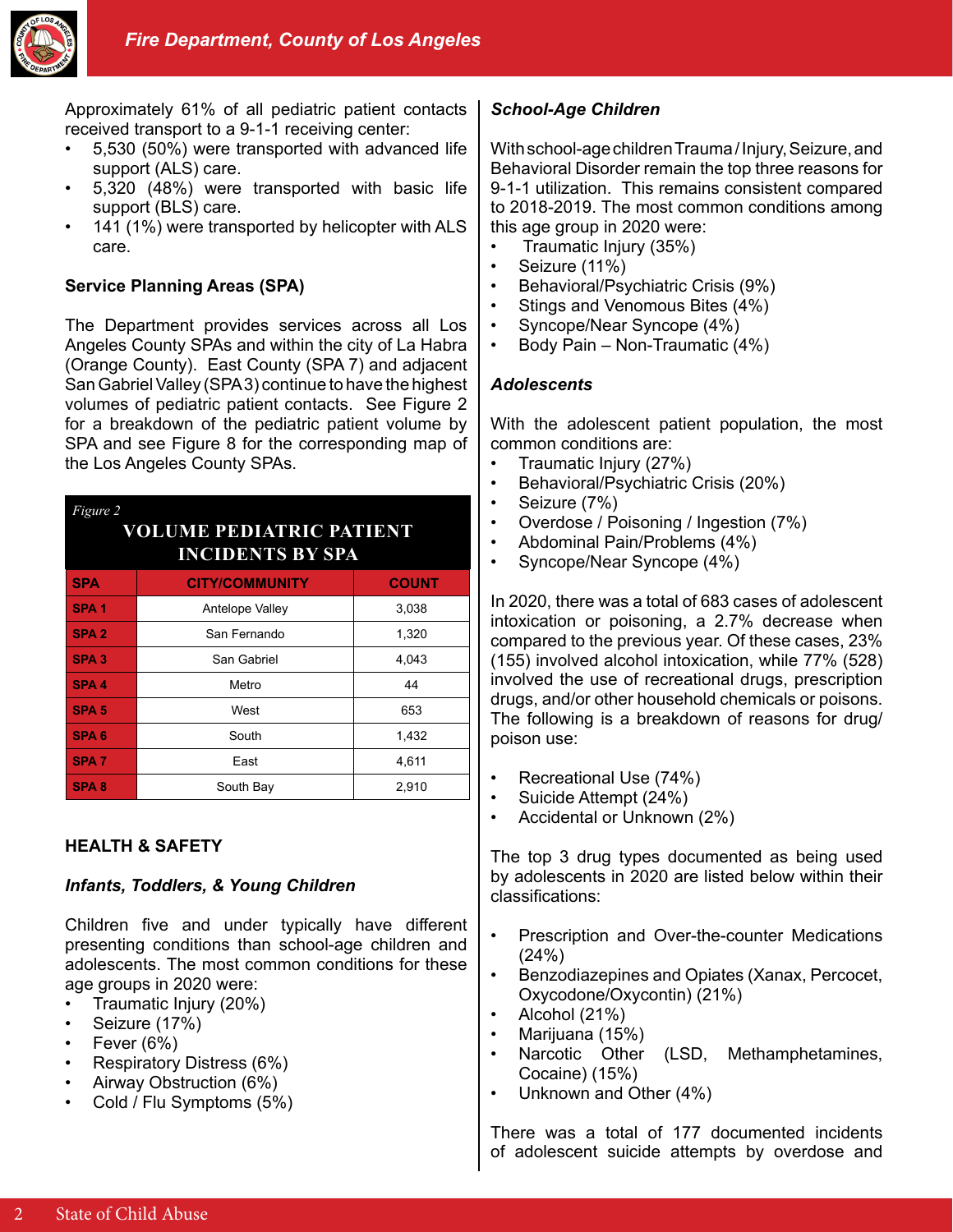

poisoning, an increase of 65% when compared to the previous year. Of these incidents, 81% (144) of attempts were made by females and 19% (33) by males.

- Overdose/Poisoning/Ingestion (66%)
- Other Self Harm (27%)
- Suffocation (5%)
- Firearm (2%)

# *Vehicle Safety*

Traffic collisions were responsible for 2,085 pediatric patient contacts last year; 1,341 (64%) of these children had a reported injury. Two hundred fourteen (16%) had a significant injury and required ALS transport to a pediatric trauma center.

# *Water Safety*

In 2020, there were 39 incidents of submersion or drowning; 28 (72%) occurred in residential pools.





\*Conventional drowning categorization cannot be used due to lack of outcome information.

A little over half (24) of these incidents resulted in severe respiratory compromise or cardiac arrest, ten of which were fatal (See Figure 3). Thirteen of these cases received bystander intervention in the form of rescue breaths or cardiopulmonary resuscitation (CPR). Of the 13 cases that received bystander intervention, 9 experienced an improvement in breathing and mental status by the time of EMS arrival.

Young children are more commonly victims of submersion or drowning, comprising 19 (49%) cases

in 2020.

### *Pediatric Cardiac Arrests*

Pediatric cardiac arrests are among the most difficult cases for medical providers. Clinically, pediatric cases present a challenge because treatments and medications must be tailored to a child's weight and/ or height. It is, however, the emotional challenge of pediatric cardiac arrests that make them among the most difficult. In 2020, the Department provided care to 123 children in cardiac arrest.



Infants account for 35% of all pediatric cardiac arrests. The most common presumed cause of death is sleep/suffocation related. Adolescents had the second highest number of cardiac arrests with the most common presumed cause of death being drug abuse, and the second suicide.

Return of spontaneous circulation (ROSC) occurred in 23% of all pediatric cardiac arrests. The highest survival rate was among children who were victims of submersion or drowning. (See Figure 5) There were thirteen suicide attempts resulting in cardiac arrest in 2020, eleven of which were adolescents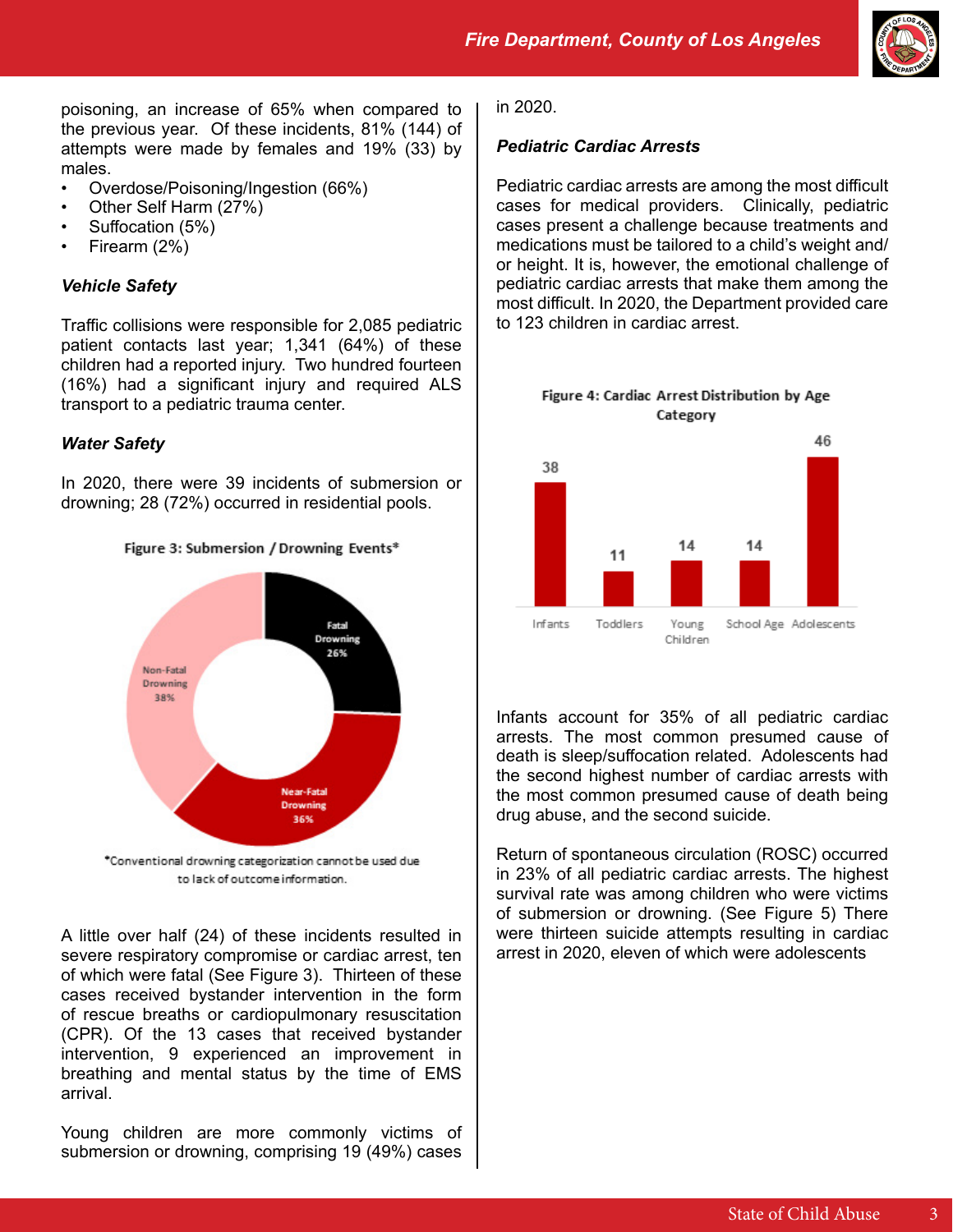



Return of spontaneous circulation (ROSC) occurred in 23% of all pediatric cardiac arrests. The highest survival rate was among children who were victims of submersion or drowning. (See Figure 5) There were thirteen suicide attempts resulting in cardiac arrest in 2020, eleven of which were adolescents the thirteen suicides, seven were by hanging and four by firearms. It is likely that some of the cardiac arrests caused by drug abuse were actually suicides, but lacked information to confirm this.

## *Potential COVID In Pediatrics Transports*

The year 2020 marked the beginning of the COVID-19 pandemic. As personal protective equipment and decontamination procedures were put in place, protocols for identifying and treating potentially infected patients were developed and modified over time. The following conditions were utilized to identify pediatric patients with COVID-like symptoms starting March of 2020.

- Cold/Flu Symptoms
- **Fever**
- Respiratory Distress
- **Sepsis**

Figure 6 shows the percentage pediatric patient contacts with these conditions. Most of the potential COVID-19 contacts were five years-old and under.



#### **ABUSE & NEGLECT**

In 2020, Department paramedics treated 90 victims of suspected abuse or neglect. Of these patients, 57 were victims of suspected physical abuse, 26 were victims of suspected neglect, and seven were victims of suspected sexual abuse. More than half of these patients were over the age of five. Physical assault was the most common report of abuse across all age categories except for young children, and accounted for 63% of reports of suspected abuse. (See Figure 7)

#### Figure 7: Abuse & Neglect by Age Category

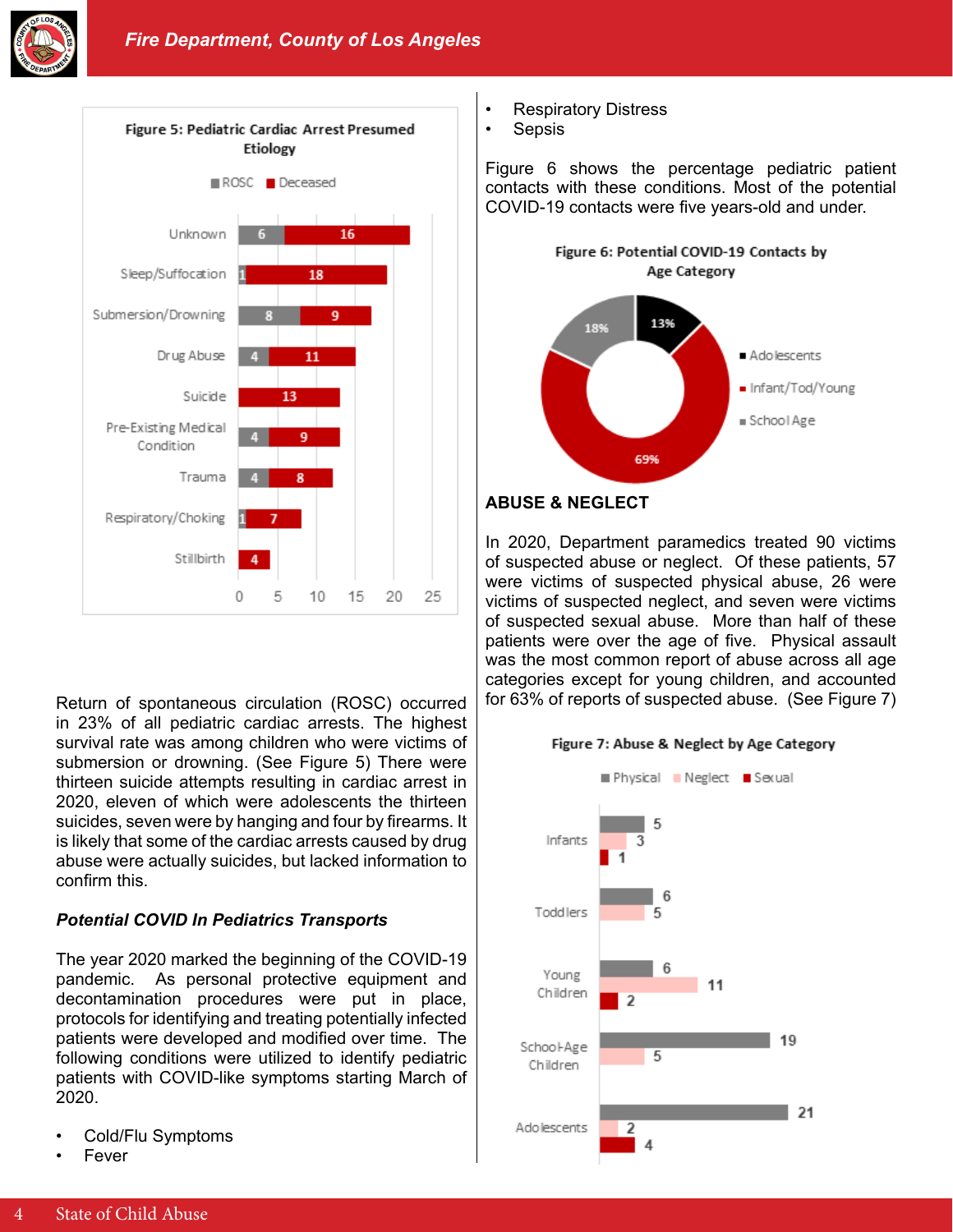

#### **GLOSSARY**

**Advanced Life Support (ALS)**: Invasive life-saving procedures that expand upon basic life support to include advanced airway management, intravenous infusions of medications, cardiac monitoring and defibrillation, electrocardiogram interpretation and other procedures conventionally used at the hospital level. ALS is provided by physicians, paramedics or by other specially trained professionals.

**Basic Life Support (BLS)**: Non-invasive life-saving procedures including cardiopulmonary resuscitation (CPR), use of an automated external defibrillator, bleeding control, splinting broken bones, artificial ventilation, basic airway management and administration of oral medications. BLS is usually provided by emergency medical technicians (EMS) or other similarly trained professionals.

**Cardiac Arrest**: A sudden, sometimes temporary, cessation of function of the heart.

**Emergency Medical Services (EMS)**: The delivery of out-of-hospital emergency medical care and/or transport to definitive care for sick and injured patients.

**Etiology**: The cause or reason of a disease or condition.

**Mutual Aid**: A contractual agreement to enter into another agency's jurisdiction and provide aid when that agency's capacity to provide those services is surpassed.

Pediatric Patient: For Los Angeles County EMS providers, this is defined as patients who are 14 years of age and younger.

**Pediatric Trauma Center:** A hospital specially equipped and staffed to provide care to critically injured pediatric patients.

**Provider Impression**: The provider's explanation of the nature of a patient's condition; what the provider believes is wrong with the patient.

**Respiratory Arrest**: The cessation of breathing due to failure of the lungs to function effectively. Return of Spontaneous Circulation (ROSC): The reappearance of effective cardiac activity after a period of cardiac arrest.